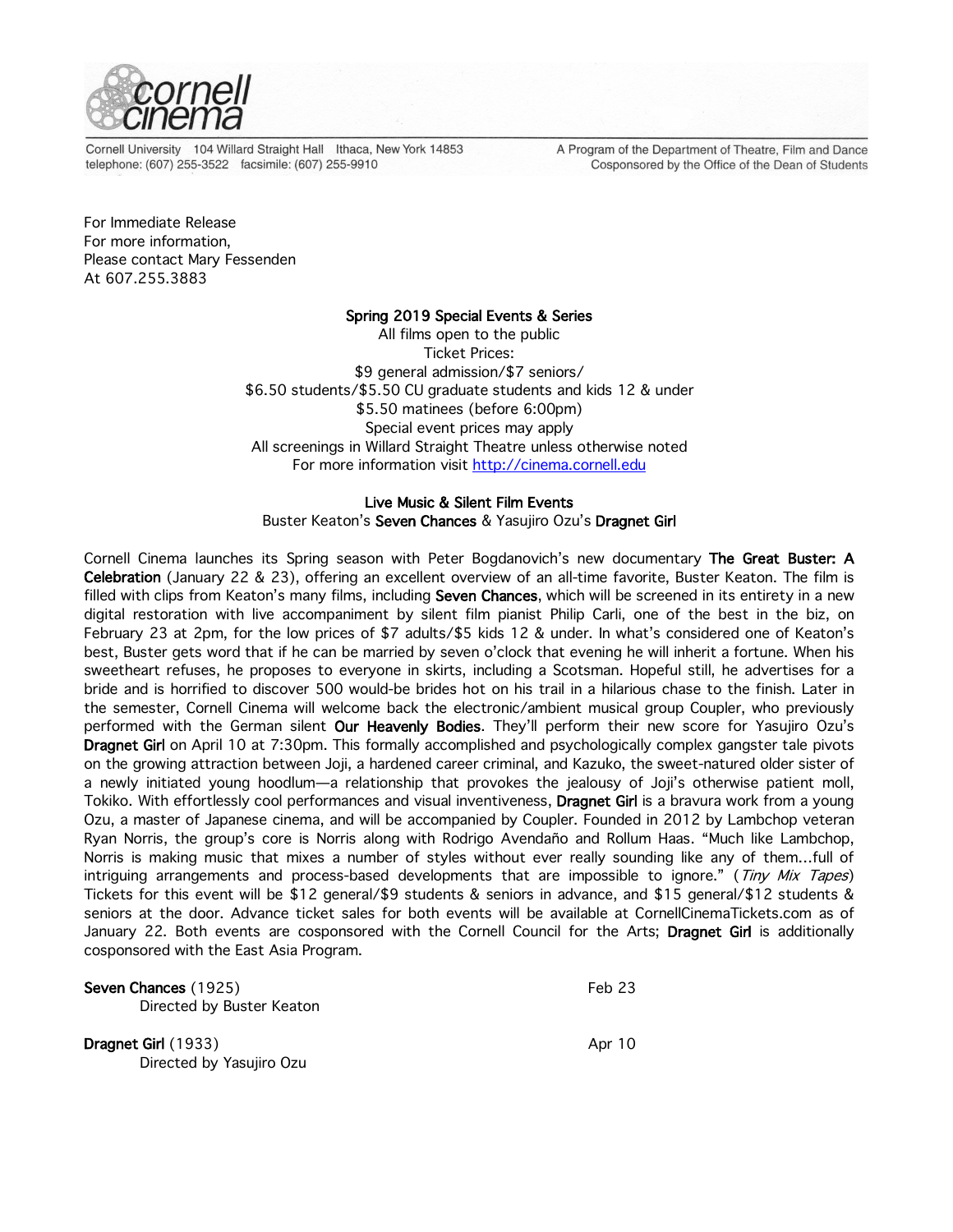## Special Guest Presentations with Cornell Connections

Two of the likely Best Picture Oscar nominees screening at Cornell Cinema this semester-Barry Jenkins' If Beale Street Could Talk & Yorgos Lanthimos' The Favourite—will be shown with associated special guest presentations, both with Cornell connections! Cornell student Dominique Thorne '19 will speak in conjunction with the March 14 screening of If Beale Street Could Talk, in which she plays the role of Sheila Hunt, sister to the main character Alonzo 'Fonny' Hunt (Stephan James). A week later we'll be joined (via Skype) by David Greenbaum '98, who is Co-Head of Production at Fox Searchlight Pictures and oversaw the production of The Favourite. Greenbaum has shepherded award-winning films that include Guillermo Del Toro's The Shape of Water, for which he won an Oscar; Three Billboards Outside Ebbing, Missouri; and Isle of Dogs among others. One of his favorite mentors when he was a student, retired Senior Lecturer Lynda Bogel (English), will engage David in conversation about his career and The Favourite in a free event on Thursday, March 21 at 5:15pm in Willard Straight Theatre.

| If Beale Street Could Talk (2018)       | Mar 14, 15     |
|-----------------------------------------|----------------|
| Directed by Barry Jenkins               |                |
| A Conversation with David Greenbaum '98 | Mar 21         |
| <b>FRFF</b>                             |                |
| <b>The Favourite</b>                    | Mar 21, 23, 24 |
| Directed by Yorgos Lanthimos            |                |

### Cine City Walks

Featuring Four Ithaca Premieres

To really get to know a city, sometimes you have to get outside and walk around its neighborhoods. Lace up your walking shoes and get your steps in with these four films, which all hit the pavement in their own ways. Walk down every street in the five boroughs of New York City (all 8,000 miles of them) with Matt Green, subject of the new documentary The World Before Your Feet. Join Sister Marie Arné and Sister Mary Campion of Inquiring Nuns as they walk the streets of 1968 Chicago, asking passersby the question, "Are you happy?" Take a threedimensional walk down memory lane of the neon-bathed nightlife in Kaili, China in Bi Gan's epic Long Day's Journey into Night. And in Walking on Water, follow internationally renowned environmental artist Christo, as he completes a long-in-the-works project to create a floating pedestrian walkway on a lake at the foot of the Italian Alps.

| The World Before Your Feet (2018)         | Jan 24       |
|-------------------------------------------|--------------|
| Directed by Jeremy Workman                |              |
| Inquiring Nuns (1968)                     | Mar 12       |
| Directed by Gordon Quinn & Gerald Temaner |              |
| Long Day's Journey into Night (2018)      | April 18, 21 |
| Directed by Bi Gan                        |              |
| Walking On Water (2018)                   | May 1, 2     |
| Directed by Andrey Paounov                |              |

## Painters' Lives Through Time

Featuring Two Classic Film Restorations

From a fifteenth-century Russian icon painter to a leading figure in the abstract art movement, the four films in this series explore the lives of some of the leading figures of art history. Andrei Tarkovsky's second feature Andrei Rublev is a masterpiece of filmmaking, following the painter through the harsh realities of medieval Russian life, vividly conjuring the conditions under which Rublev's work was made. Julian Schnabel, an accomplished visual artist in his own right, directs Willem Dafoe in the new Vincent van Gogh biopic At Eternity's Gate. With The Mystery of Picasso, director Henri-Georges Clouzot and Pablo Picasso collaborate to make what is arguably the greatest film about art yet made. The two devised an innovative technique whereby the filmmaker placed his camera behind a semi-transparent surface on which Picasso drew with special inks that transforms the cinema screen into Picasso's canvas! In Never Look Away, the life of Gerhard Richter is the inspiration for this epic tale of a young German artist who struggles to reconcile his personal ambitions with his country's politics.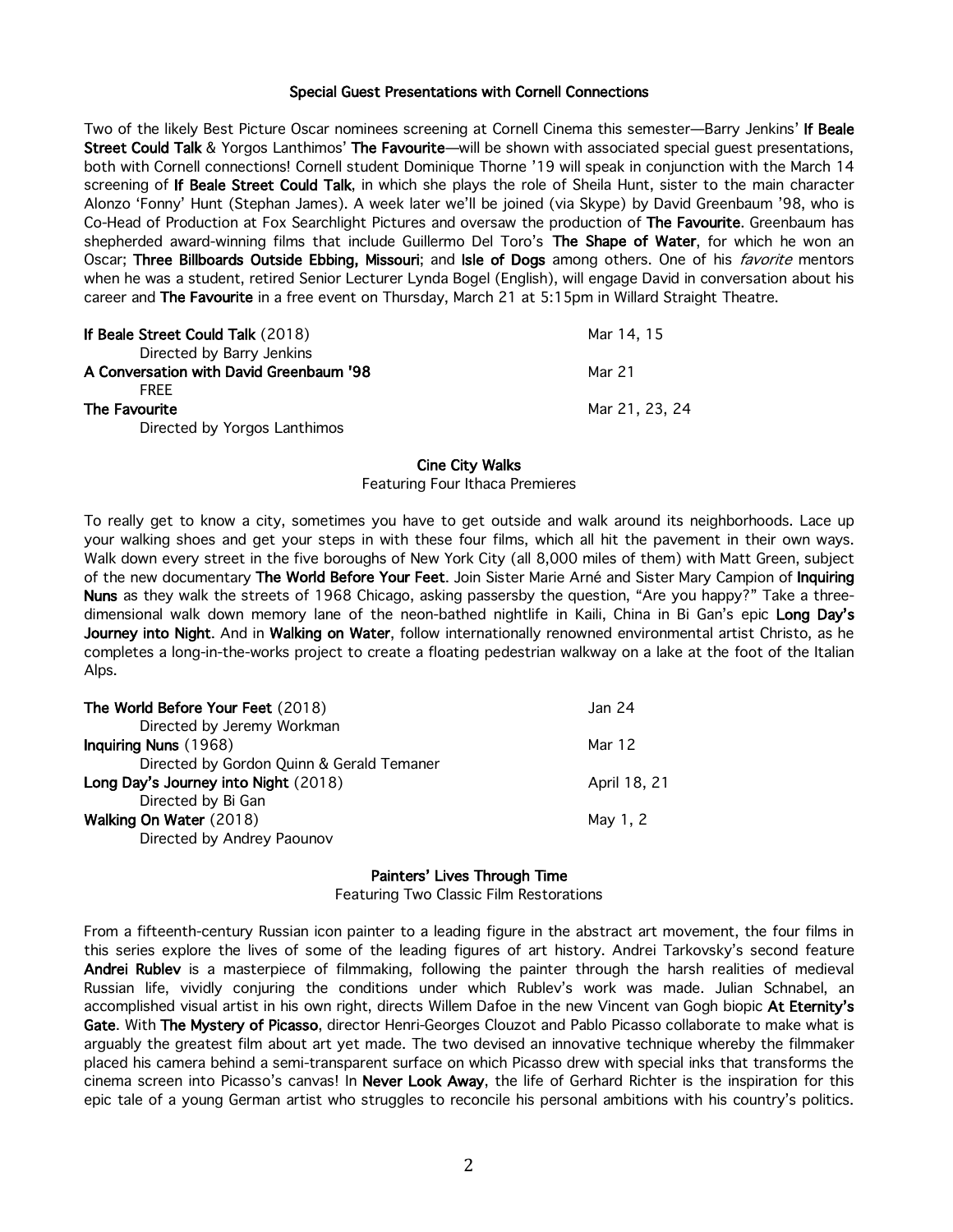The film, from the maker of The Lives of Others, is one of nine films shortlisted for Best Foreign Language Film Oscar. Both Andrei Rublev and The Mystery of Picasso will be shown in digital restorations. Cosponsored with the Dept of History of Art & Visual Studies.

| Andrei Rublev (1966)                         | Jan 27     |
|----------------------------------------------|------------|
| Directed by Andrei Tarkovsky                 |            |
| At Eternity's Gate (2018)                    | Feb 15, 16 |
| Directed by Julian Schnabel                  |            |
| The Mystery of Picasso (1955)                | Mar 1, 2   |
| Directed by Henri-Georges Clouzot            |            |
| Never Look Away (2018)                       | Mar 28, 29 |
| Directed by Florian Henckel von Donnersmarck |            |

## Ithaca College Filmmakers

With in-person presentations by media artists

This series pays tribute to just some of the amazing work being produced by mediamakers from Cornell Cinema's South Hill counterpart. Assistant Professor Marlena Grzaslewicz (Department of Media Arts, Sciences, and Studies, MASS) is an Emmy-winning (Outstanding Sound Editing for Nonfiction Programming for The War, 2007) sound editor and graduate of the Lodz Film School of Poland. One of her latest credits, in a long list of them, is Supervising Sound Editor on the documentary Love, Gilda, about comedian Gilda Radner. It will be preceded by the short documentary The Women of Titmouse Animation, which will be presented in person by filmmaker and Assistant Professor (MASS) Chrissy Guest. Associate Professor Cathy Crane (MASS), a 2013 recipient of a Guggenheim Fellowship in Film-Video, will be on hand to present her first feature-length film, The Manhattan Front, that was produced with the assistance of Ithaca College students. The film is a musical melodrama about labor activists in New York City at the start of WWI. Ithaca College alum Ashley Connor, a graduate of the Cinema & Photography Program, has been racking up an impressive list of cinematographer credits on some of the hottest indie films of the past several years, including The Miseducation of Cameron Post, and she'll be here to talk about her work on Madeline's Madeline, which has been nominated for an Indie Spirit Award for Best Cinematography (as well as Best Female Lead). Another graduate of the Cinema & Photography Program, Michael Robinson, is an acclaimed film, video and collage artist whose work has been featured at prominent festivals around the globe. He was named one of the "Best 50 Filmmakers Under 50" by *Cinema Scope* magazine in 2012, and he has previously presented programs of his work at Cornell Cinema. One of his latest short videos, Onward Lossless Follows, will be shown as part of the program Online/On Land: Recent Experimental Shorts.

| Love, Gilda $(2018)$                                                 | Jan 28 |
|----------------------------------------------------------------------|--------|
| Directed by Lisa D'Apolito                                           |        |
| Preceded by The Women of Titmouse Animation (2018)                   |        |
| Filmmaker Chrissy Guest in person                                    |        |
| The Manhattan Front (2018)                                           | Jan 31 |
| Filmmaker Cathy Crane in person                                      |        |
| Madeline's Madeline (2018)                                           | Feb 5  |
| Directed by Josephine Decker                                         |        |
| With Cinematographer & IC alum Ashley Connor in person               |        |
| Online/On Land: Recent Experimental Shorts                           | Mar 26 |
| Directed by Various                                                  |        |
| Featuring Onward Lossless Follows (2017) by IC alum Michael Robinson |        |

The Hate U Give

Featuring a Cornell Faculty Panel Discussion led by Dehanza Rogers (PMA) Wednesday, Feb 6 at 6:45pm

George Tillman Jr.'s acclaimed adaptation of Angie Thomas' young-adult best-seller, The Hate U Give, tells the story of Starr, a black high school teenager, who must manage the divide between her mostly white prep school and her home in a struggling black working-class neighborhood. That struggle becomes much more complex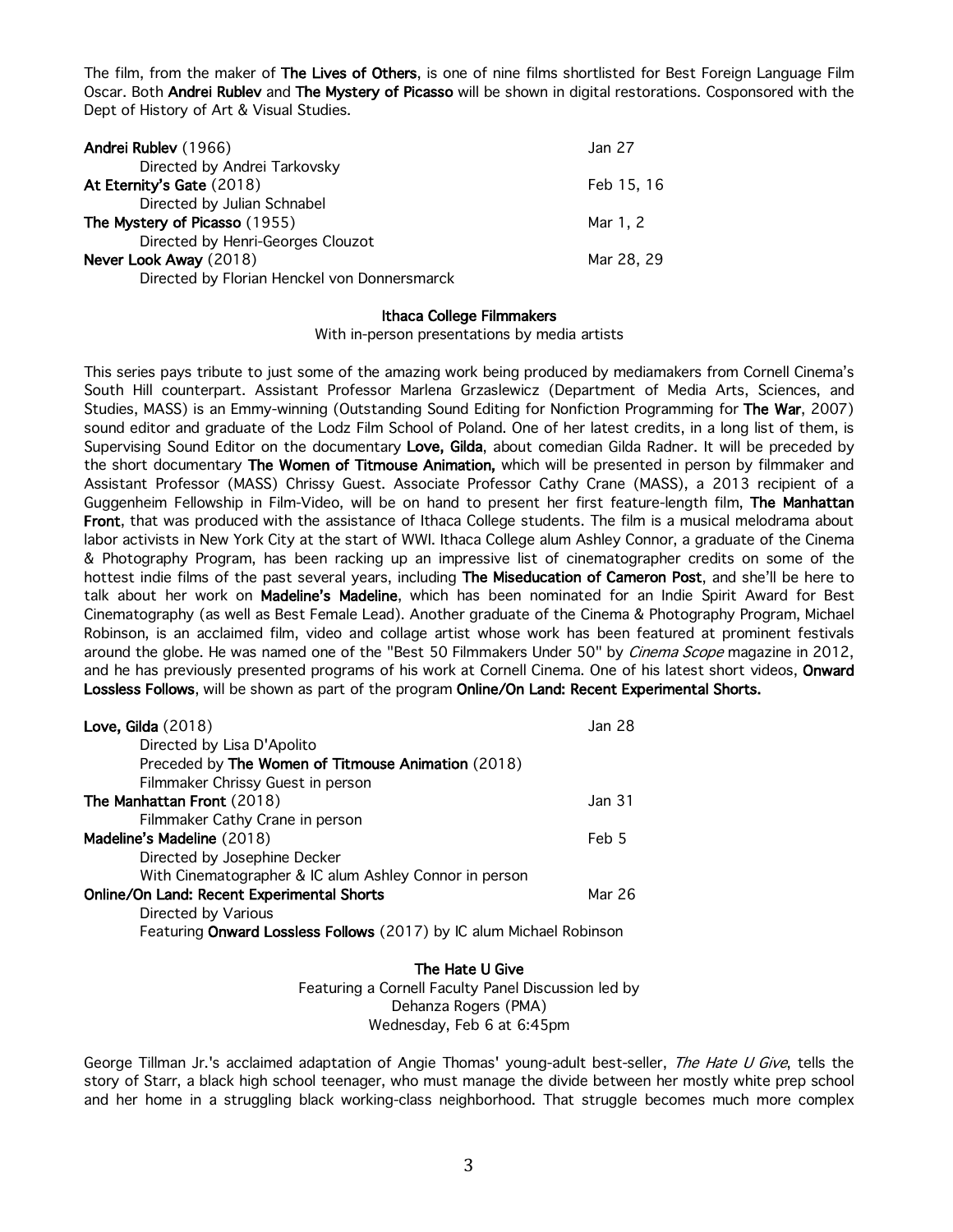when her friend Khalil is shot dead by a white police officer. According to the *San Francisco Chronicle*, the film "is a life-affirming rebuttal to apathy, despair and surrender. It's also one of the year's most important films." Assistant Professor Dehanza Rogers (PMA) is a filmmaker whose work focuses on the intersections of race, gender, and identity, and she will lead a faculty panel discussion following the screening. Rogers is currently a Society for the Humanities Fellow where she is teaching the seminar "Viewing Black Girlhood," an exploration of the narratives of Black girlhood in contemporary media and popular culture. The course will also deal with the dearth of existing narratives around Black girlhood and the complexities of their lived experiences in education, sexuality, and interaction with authority. The film only will be repeated on Friday, February 8 at 9:15pm. Cosponsored with the Society for the Humanities and the Africana Studies and Research Center.

## Experimental Lens

## Featuring the Ithaca premiere of Jean-Luc Godard's latest film, The Image Book

Cornell Cinema has been proudly presenting artist films and experimental cinema since its inception, often with filmmakers visiting to discuss their work. Cornell Cinema is lucky to share a bumper crop of experimental films and visiting filmmakers this semester, beginning with the new film by Jean-Luc Godard, The Image Book. Godard's most recent collage won the first-ever Special Palme d'Or at the Cannes Film Festival, and it's an encyclopedic rendering of cinema and its history, processed in search of a means to understand the last century. Another new film, Prototype, takes a decidedly Godardian approach to technology and media and expands it along the z-axis for an enthralling 3D experience. Filmmaker Jason Livingston's '94 work is in consideration of public spaces, both physical and digital, and he will be here in person to present a selection of his videos, remixed and revisited with Songs of Inexperience. Vincent Grenier presents a survey of his work from the 1970s to the present, showcasing his painterly eye for the everyday in Material Incidents. Visual and performance artist Maura Brewer comes to Cornell Cinema to present Jessica: Video & Live Performance, a collection of her performance and video work that examines how consumer culture, including mass media and fashion, constructs female subjects. Ecuadorian filmmaker and 2018 Guggenheim Fellow Alexandra Cuesta also visits with her feature-length project Territorio, a portrait film of the people of Ecuador, framed by the travel journals of avant-garde poet Henri Michaux. Finally, Cornell Cinema gathers a survey of recent experimental work with Online/On Land, observing the dissonance generated between landscapes and the humans who may physically or virtually inhabit them. Cosponsored with the Cornell Council for the Arts.

| The Image Book (2018)                                   | Jan 29, 30 |
|---------------------------------------------------------|------------|
| Directed by Jean-Luc Godard                             |            |
| Songs of Inexperience: Select Works by Jason Livingston | Feb 20     |
| Filmmaker Jason Livingston '94 in person                |            |
| <b>Prototype</b> (2017)                                 | Mar 7, 8   |
| Directed by Blake Williams                              |            |
| Jessica: Video & Live Performance                       | Mar 13     |
| Filmmaker Maura Brewer in person                        |            |
| <b>Online/On Land: Recent Experimental Shorts</b>       | Mar 26     |
| Directed by Various                                     |            |
| Material Incidents: The Cinema of Vincent Grenier       | Apr 11     |
| Filmmaker Vincent Grenier in person                     |            |
| <b>Territorio</b> (2016)                                | Apr 17     |
| Filmmaker Alexandra Cuesta in person                    |            |
|                                                         |            |

### Contemporary World Cinema

Featuring five Ithaca Premieres & five films shortlisted for Best Foreign Language Film Oscar

Cornell Cinema regularly features the best of world cinema, and this Spring offers a particularly rich slate of titles, including five Ithaca Premieres, little known gems from the film festival circuit that would otherwise not screen in Ithaca. The series also offers a second chance to see some of the season's most celebrated foreign titles after they've had a run at Cinemapolis, which is the case for the first two films in the line-up: Sweden's Border is an audacious dark fairy tale about a customs guard who has the ability to sniff out fear, and South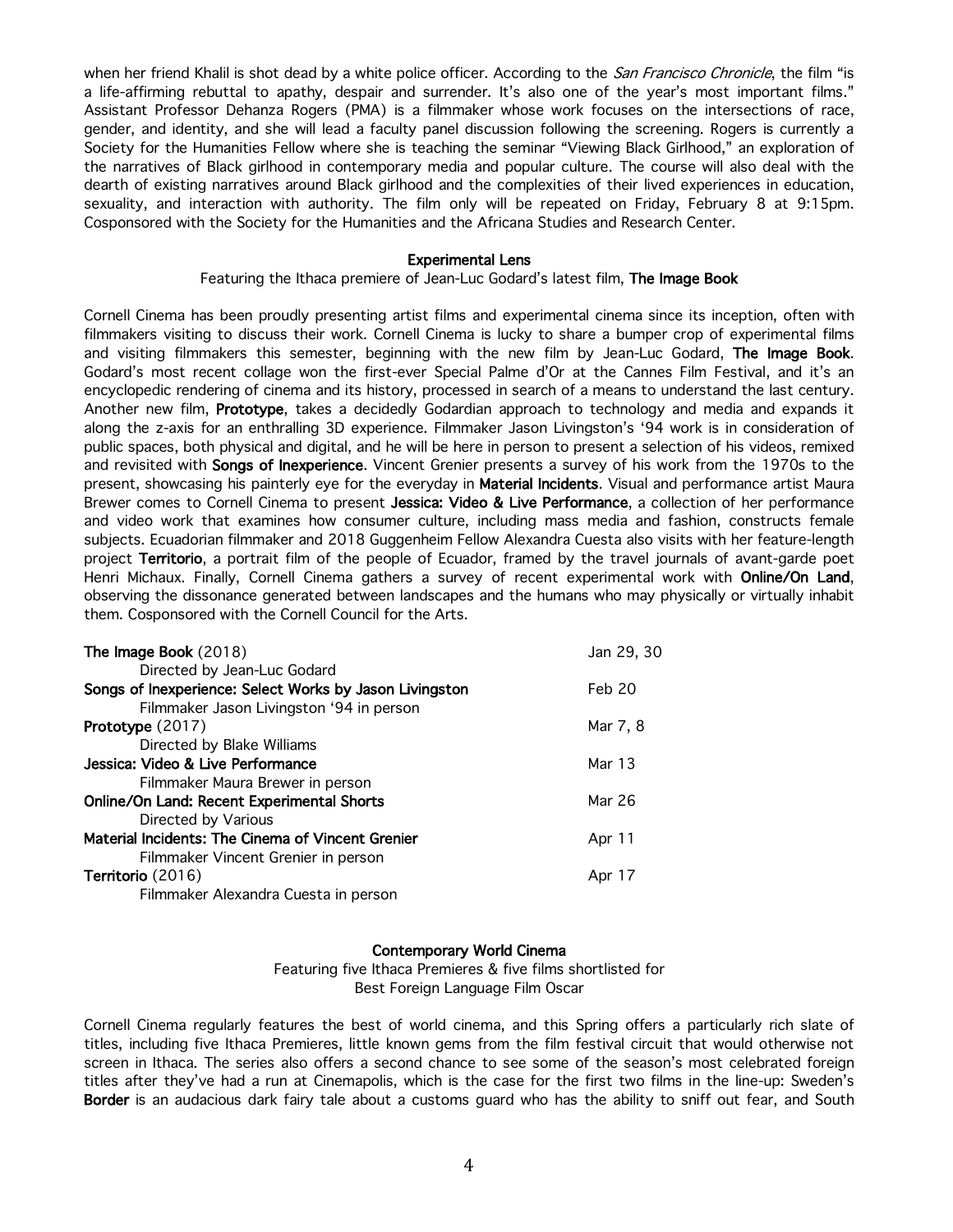Korea's Burning, a mysterious thriller wrapped around a fatal triangle from acclaimed director Lee Chang-dong. Ithaca premieres include I am Not a Witch, a UK production set in Zambia, which blends deadpan humor with light surrealism to tell a fable-like story about a young African girl banished from her village for alleged witchcraft; The Wild Pear Tree, a visually stunning work from noted Turkish director Nuri Bilge Ceylan, about an aspiring writer who returns to his native village and must come to terms with his childhood home and his family's estranged patriarch; Rafiki, a buoyant love story between two young women, set in Nairobi, Kenya, a country that criminalizes homosexuality; and Ruben Brandt, Collector, an animated Hungarian feature about a famous psychotherapist who is forced to steal paintings from the world's renowned museums as a result of subliminal messaging he received as a child. Japanese director Hirokazu Kore-eda's Shoplifters, about a family of small-time crooks, won the Palme d'Or at last year's Cannes Film Festival, and Academy Award–winning Polish director Paweł Pawlikowski follows up his box-office sensation Ida with Cold War, a bittersweet, exquisitely crafted tale of a tempestuous love between a pianist and a singer as they navigate the realities of living both in and outside the Iron Curtain. It was named Best Foreign Language Film of 2018 by the New York Film Critics Circle. Colombian director Ciro Guerra's follow-up to his Oscar-nominated Embrace of the Serpent, Birds of Passage, details the rise of the Colombian drug trade in a sprawling epic about the erosion of tradition in pursuit of material wealth. And from another Academy Award–winning director, Florian Henckel von Donnersmarck (The Lives of Others), comes Never Look Away, a riveting story loosely based on the life of renowned German visual artist Gerhard Richter. With the exception of Long Day's Journey into Night, Chinese director Bi Gan's follow-up to the acclaimed Kaili Blues, Rafiki & Ruben Brandt, all the films were their countries submissions for Best Foreign Language Film Oscar consideration, with all but Border landing a coveted spot on the shortlist of nine titles.

| <b>Border</b> (2018)                         | Jan 23, 27    |
|----------------------------------------------|---------------|
| Directed by Ali Abbasi                       |               |
| Burning $(2018)$                             | Feb 7, 9      |
| Directed by Chang-dong Lee                   |               |
| I am Not a Witch (2017)                      | Feb 12        |
| Directed by Rungano Nyoni                    |               |
| With panel discussion                        |               |
| The Wild Pear Tree (2018)                    | Feb 27, Mar 3 |
| Directed by Nuri Bilge Ceylan                |               |
| Shoplifters (2018)                           | Mar 8, 9      |
| Directed by Hirokazu Kore-eda                |               |
| <b>Cold War (2018)</b>                       | Mar 16, 17    |
| Directed by Paweł Pawlikowski                |               |
| Birds of Passage (2018)                      | Mar 22, 24    |
| Directed by Cristina Gallego & Ciro Guerra   |               |
| Never Look Away (2018)                       | Mar 28, 29    |
| Directed by Florian Henckel von Donnersmarck |               |
| <b>Rafiki</b> (2018)                         | Apr 12        |
| Directed by Wanuri Kahiu                     |               |
| Ruben Brandt: Collector (2018)               | Apr 13, 14    |
| Directed by Milorad Krstić                   |               |
| Long Day's Journey into Night (2018)         | April 18, 21  |
| Directed by Bi Gan                           |               |

#### Doc Spots

Featuring Five Ithaca Premieres

In addition to the documentaries included in other series, these five terrific – and diverse - films (all of which are Ithaca premieres) will also screen at Cornell Cinema. What better way to start the semester than The Great Buster: A Celebration by Peter Bogdanovich, which includes a treasure trove of stunningly restored film clips from the Cohen Film Classics library. Photographer RaMell Ross's first feature, Hale County This Morning, This Evening, is an impressionistic 'documentary' look at the lives of two young Black men (Daniel Collins and Quincy Bryant) and their rural Alabama home and its culture over five years. Winner of the Gotham Award for Best Documentary of 2018 and one of fifteen films shortlisted for Best Documentary Feature Oscar, this one's a must-see. Mila Turajlić's The Other Side of Everything explores the secrets behind a locked door in her childhood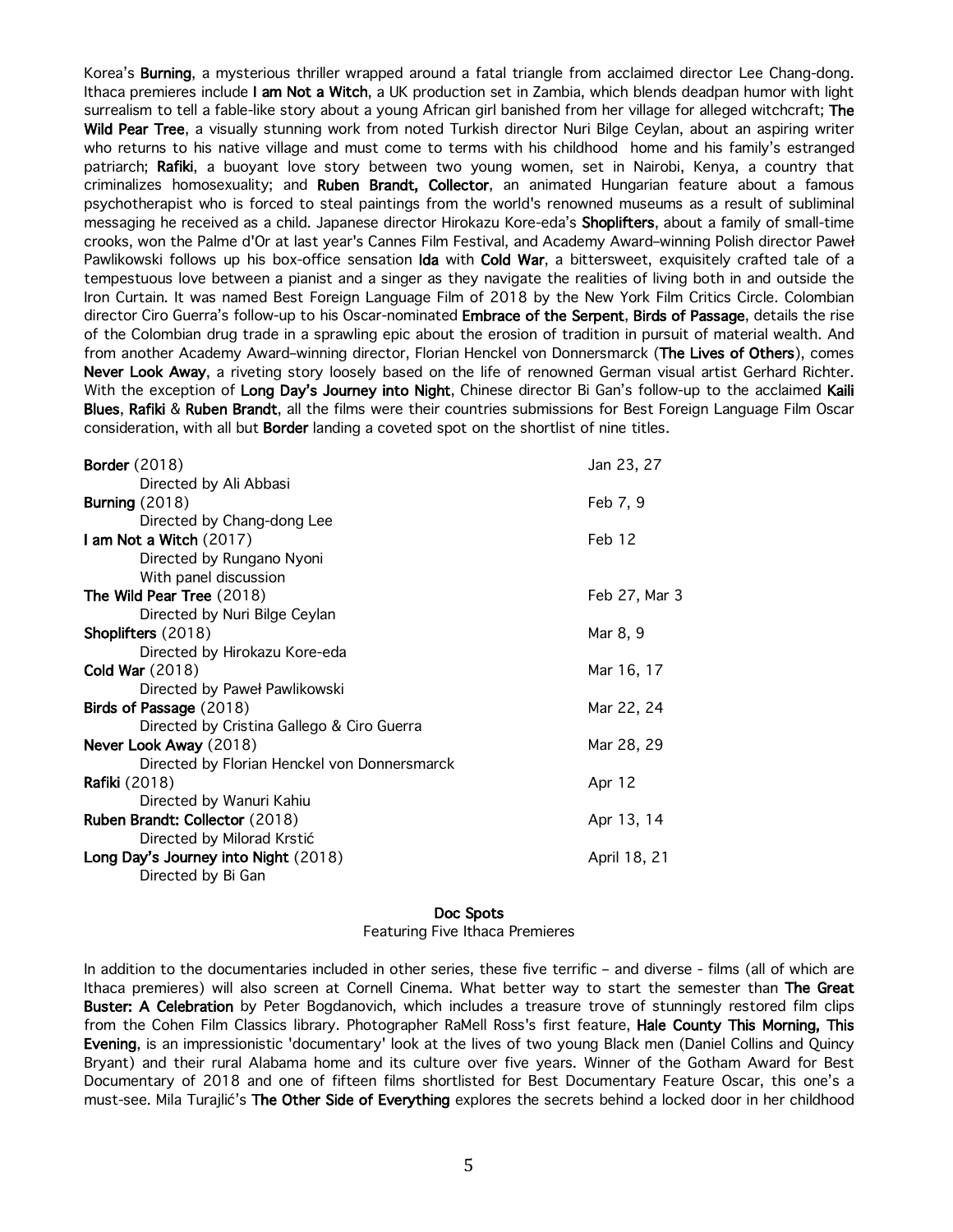home in Belgrade and expands into a portrait of her mother, the dynamic activist and scholar Srbijanka Turajlić, who was a beacon during great political turmoil in her country. Filmmaker Robert Greene radically combines collaborative documentary, western and musical elements to explore the long-buried history of the deportation of nearly 2000 immigrant miners from Bisbee, Arizona in 1917 in Bisbee '17, offered for free as part of the course "Imagining Migration in Film & Literature." Finally, Cornell Cinema plays host to a free screening of The Human Element, with renowned photographer James Balog on hand to discuss his latest film about climate change, as this semester's Atkinson Forum in American Studies event.

| The Great Buster: A Celebration (2018)        |             | Jan 22, 23 |
|-----------------------------------------------|-------------|------------|
| Directed by Peter Bogdanovich                 |             |            |
| Hale County This Morning, This Evening (2018) |             | Jan 30     |
| Directed by RaMell Ross                       |             |            |
| The Other Side of Everything (2018)           |             | Mar 19     |
| Directed by Mila Turajlić                     |             |            |
| <b>Bisbee '17 (2018)</b>                      | <b>FREE</b> | Apr 15     |
| Directed by Robert Greene                     |             |            |
| The Human Element (2018)                      | FREE        | Apr 22     |
| Directed by Matthew Testa                     |             |            |
| Photographer James Balog in person            |             |            |

### International Students Union Foreign Favorites Festival

With the active participation of the International Students Union on campus, an umbrella group and funding source for international and ethnic associations at Cornell University for over 20 years, Cornell Cinema has assembled a series of some of the most popular foreign films produced over the best several decades, including a Valentine's Day screening of Jean-Pierre Jeunet's charm-filled Amélie, and a new digital restoration of the Japanese anime film Perfect Blue by Satoshi Kon. Naturally, the series also includes Giuseppe Tornatore's perennial favorite Cinema Paradiso, and Marjane Satrapi's Persepolis, based on her graphic novel. Rounding out the series is the recent Wild Tales from Argentinian director Damian Szifron, a black comedy full of quirky short films. It was nominated for the Best Foreign Language Film at the 87th Academy Awards. Even if you've already seen these films, they all warrant repeat viewing!

| Perfect Blue (1999)                             | Jan 31, Feb 1, 2   |
|-------------------------------------------------|--------------------|
| Directed by Satoshi Kon                         |                    |
| Wild Tales $(2014)$                             | Feb 3              |
| Directed by Damian Szifron                      |                    |
| Cinema Paradiso (1989)                          | Feb 3              |
| Directed by Giuseppe Tornatore                  |                    |
| Persepolis (2007)                               | Feb 8, 9           |
| Directed by Marjane Satrapi & Vincent Paronnaud |                    |
| <b>Amélie</b> (2002)                            | Fe <sub>b</sub> 14 |
| Directed by Jean-Pierre Jeunet                  |                    |
|                                                 |                    |

### Japanese Anime

Cornell Cinema presents a small series surveying Japan's leading animation studios, as well as a 20th anniversary re-release of the groundbreaking debut film by director Satoshi Kon, Perfect Blue. The new documentary Never-Ending Man: Hayao Miyazaki observes the head of Studio Ghibli as he slowly draws himself out of retirement, inspired by the cutting-edge computer graphics young animators are working with. Founded by several former Studio Ghibli animators, Studio Ponoc made a splash last year with Mary and the Witch's Flower, and the short films included in Modest Heroes: Ponoc Short Films is further proof the new animation studio is one to watch. With Mirai, Studio Chizu has crafted a dazzling tale of a young boy whose initial jealously over his newborn sister leads him on a generations-spanning trip through time and space.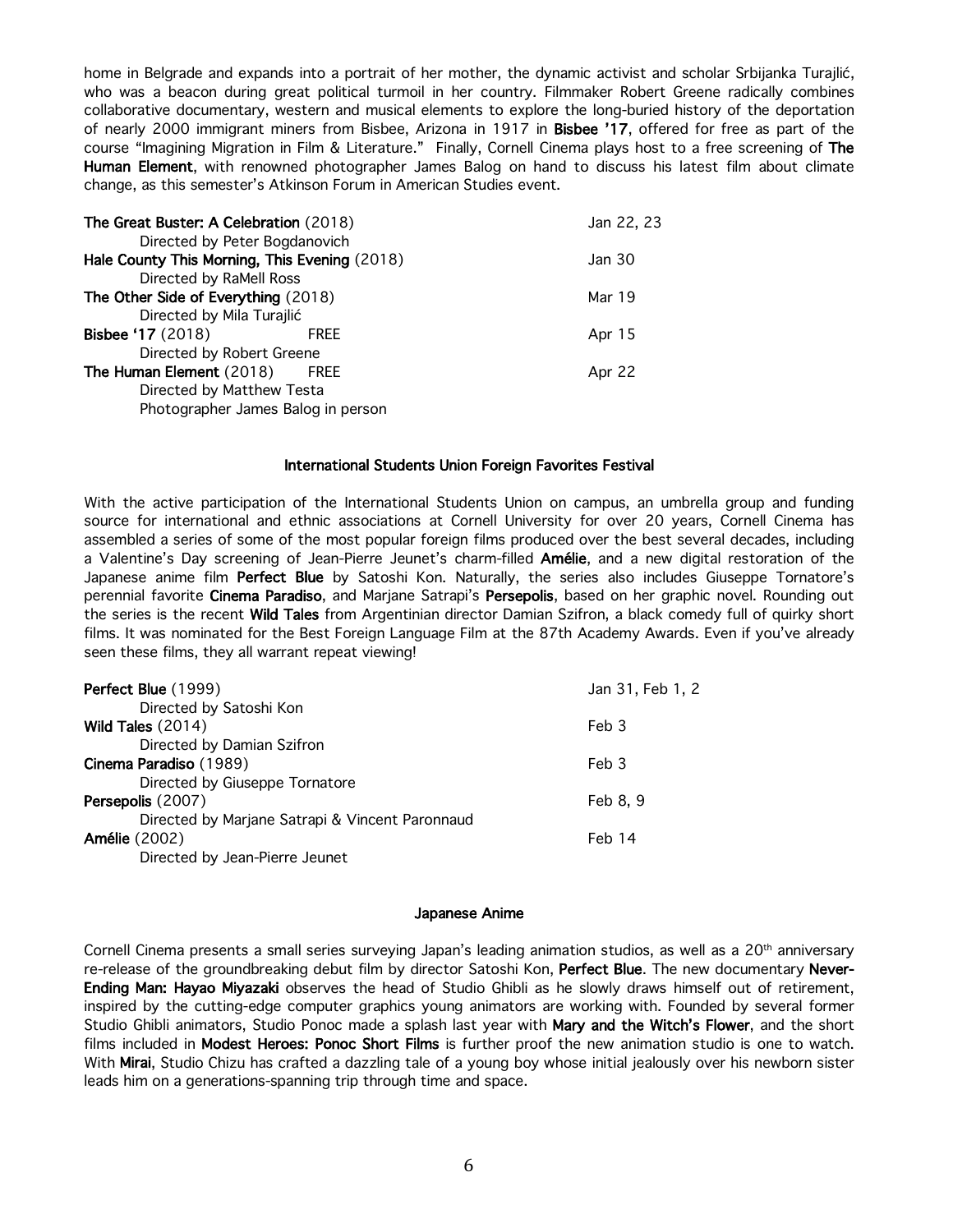| Perfect Blue (1999)                     | Jan 31, Feb 1, 2 |
|-----------------------------------------|------------------|
| Directed by Satoshi Kon                 |                  |
| Never-Ending Man: Hayao Miyazaki (2018) | Feb 7, 10        |
| Directed by Kaku Arakawa                |                  |
| Modest Heroes: Ponoc Short Films (2018) | Feb 16           |
| Directed by Various                     |                  |
| <b>Mirai</b> (2018)                     | Mar 2, 3         |
| Directed by Mamoru Hosoda               |                  |

## The Complete Jean Vigo

Featuring the definitive restoration of L'Atalante

Even among cinema's legends, Jean Vigo stands apart. The son of a notorious anarchist, Vigo had a brief but brilliant career making poetic, lightly surrealist films before his life was tragically cut short by tuberculosis at age 29. Like the daring early works of his contemporaries Jean Cocteau and Luis Buñuel, Vigo's films refused to play by the rules. The five films in this series comprise the entirety of Jean Vigo's cinematic output (about four hours total): three short films (Zero for Conduct, À propos de Nice & Taris), one feature (L'Atalante), and a collection of outtakes and rushes (Tournage d'Hiver). Each one of these films is a canonical work of art in its own right, but together, they signify the work of someone who had fully mastered the art of cinema before reaching thirty. Tournage d'Hiver, in particular, proves to be an enlightening experience, as its assemblage of outtakes from L'Atalante and Zero for Conduct is given shape by French film critic Bernard Einsenschitz, supervisor of the definitive new L'Atalante restoration. The film tells the story of a captain on the river barge, the L'Atalante, and his new bride, which in Vigo's hands becomes "a sublime depiction of love, erotic attraction, friendship and the mysteries of daily life." (Kristin M. Jones, The Wall Street Journal) Vigo is perhaps most well-known for Zero for Conduct (1933), a surreal satire in which students stage an uprising at a sinister boarding school. The portrayal of youthful rebellion, which was banned in France until 1945, influenced many filmmakers, including François Truffaut's The 400 Blows (1959) and Lindsay Anderson's If.... (1968). À propos de Nice (1930), "a witty, subversive, visually dynamic city portrait, bears affinities to Soviet films such as Man With a Movie Camera (1929) by Dziga Vertov …. [and] Taris (1931), an exuberant tribute to a champion swimmer—commissioned by Germaine Dulac—ends with Taris, wearing a coat and bowler hat, seeming to walk away on water." All of Vigo's films were shot by the talented cinematographer Boris Kaufman, the brother of Dziga Vertov, who went on to win an Oscar for his work on Elia Kazan's On the Waterfront (1954). Cosponsored with the French Studies Program and the Society for the Humanities.

| Zero for Conduct plus 2 (1933)<br>Feb 11             |  |
|------------------------------------------------------|--|
| Directed by Jean Vigo                                |  |
| L'Atalante: Director's Cut (1934)<br>Feb 13          |  |
| Directed by Jean Vigo                                |  |
| Tournage d'Hiver: Outtakes & Rushes (1934)<br>Feb 13 |  |
| Directed by Jean Vigo                                |  |
| FREE with admission to L'Atalante                    |  |

### Oscar-Nominated Shorts Programs

For the 14th consecutive year, Shorts HD and Magnolia Pictures present the Oscar-Nominated Short Films. With all three categories offered – Animated, Live Action and Documentary – this is your annual chance to predict the winners (and have the edge in your Oscar pool)! A perennial hit with audiences around the country and the world, don't miss this year's selection of shorts. The Academy Awards take place Sunday, February 24. The list of nominees will be available online at Cornell Cinema's website shortly after they're announced on January 22.

| Oscar Shorts: Animation!   | Feb 14, 16, 17 |
|----------------------------|----------------|
| Oscar Shorts: Live Action! | Feb 15, 17     |
| Oscar Shorts: Documentary! | Feb 19         |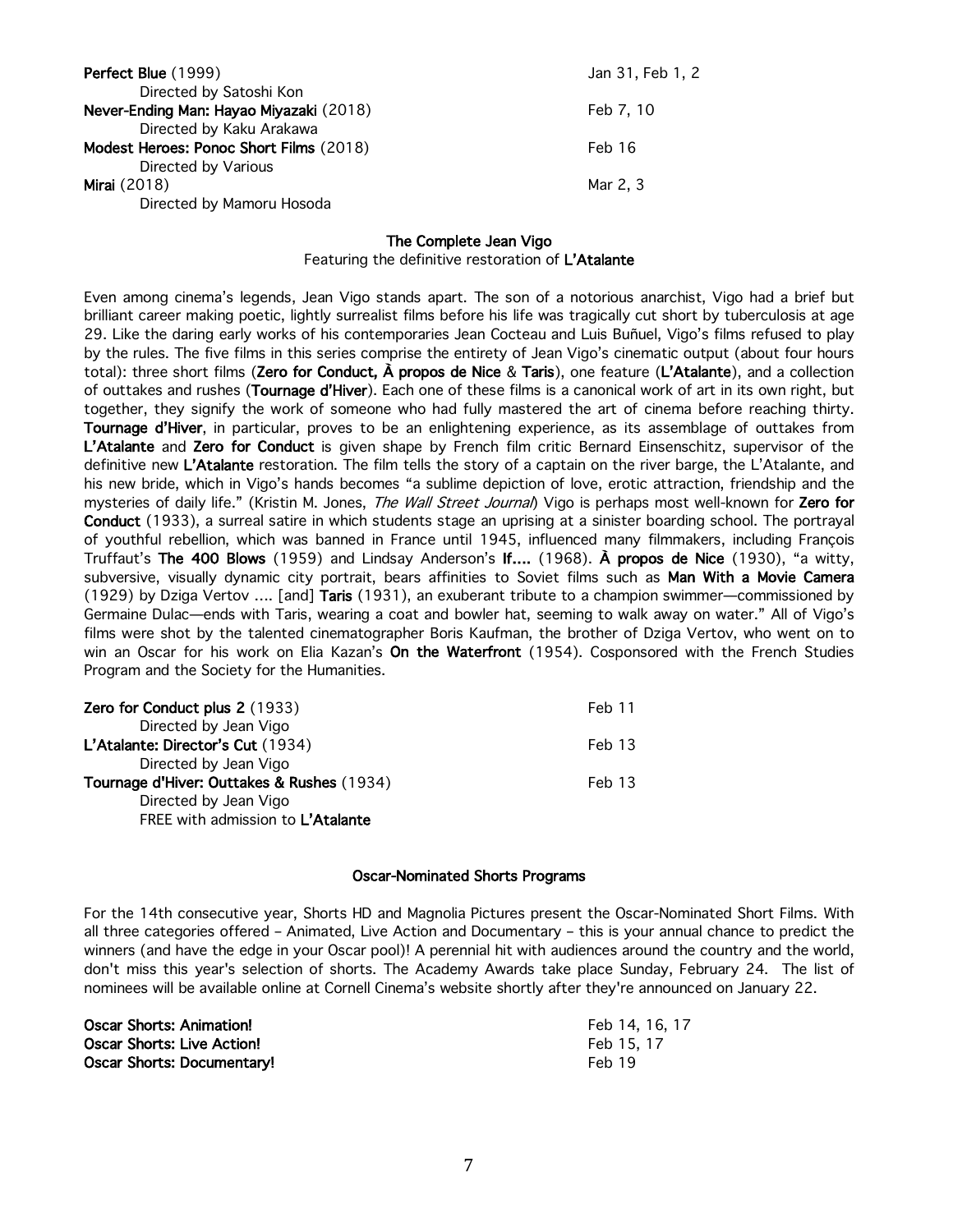## Visiting Filmmakers

### Featuring 8 in-person presentations

In addition to visiting filmmakers described in other series (primarily *Experimental Lens*), Cornell Cinema will host filmmakers whose visits have been arranged by other programs on campus. The Jewish Studies Program brings the filmmakers of Bogdan's Journey, about a Catholic Pole who launches a crusade to reconcile Poles and Jews over a massacre that happened in Poland in 1946. The Elephant Listening Project, part of the Lab of Ornithology, brings filmmaker Todd McGrain (who used to teach in Cornell's Dept of Art) to present Elephant Path/Njaia Njoku, a documentary set in the Central African Rainforest about elephant behavioral biologist, Andrea Turkalo, and indigenous tracker, Sessely Bernard, who have committed their lives to study and protect the elephants there. And the South Asia Program will bring Anand Patwardhan, whose passionate, detailed chronicling of injustices in India has made him the filmmaking conscience of his nation. His latest, Reason, is divided into eightchapters and "sets out to chart what he sees as India's slide away from the complex tumult of a secular democracy towards hardening divisions of power, caste, and religious belief—lines that are enforced increasingly by violence." (Toronto International Film Festival) The dates of his visit are subject to change. These three events will be offered free of charge.

| Songs of Inexperience: Select Works by Jason Livingston   | Feb 20     |
|-----------------------------------------------------------|------------|
| w/filmmaker Jason Livingston '94                          |            |
| Bogdan's Journey (2016)                                   | Mar 4      |
| w/filmmakers Michal Jaskulski & Lawrence Loewinger        |            |
| Jessica: Video & Live Performance                         | Mar 13     |
| w/video artist Maura Brewer                               |            |
| <b>Colette</b> (2018)                                     | Mar 20     |
| Directed by Wash Westmoreland                             |            |
| w/producer Christine Vachon                               |            |
| Material Incidents: The Cinema of Vincent Grenier         | Apr 11     |
| w/filmmaker Vincent Grenier                               |            |
| Elephant Path/Njaia Njoku (2017)                          | Apr 16     |
| w/filmmaker Todd McGrain                                  |            |
| <b>Territorio</b> (2016)                                  | Apr 17     |
| w/filmmaker Alexandra Cuesta                              |            |
| <b>Reason</b> (2018)                                      | Apr 23, 24 |
| w/filmmaker Anand Patwardhan- not confirmed at press time |            |
|                                                           |            |

## Art Docs

Featuring Two Ithaca Premieres

Subtitled The Life and Art of Yayoi Kusama, the recent documentary Kusama - Infinity explores the decades-long career of the top-selling female artist in the world, now near 90, who has overcome extensive obstacles, including mental illlness, to pursue her creative ambitions, which span the disciplines of painting, sculpture, installation art, performance art, poetry and literary fiction. In Walking On Water, Bulgarian director Andrey Paounov follows internationally renowned environmental artist Christo on his quest to realize the mammoth and logistically complex installation, *The Floating Piers*, on Italy's Lake Iseo, seven years after the death of Christo's collaborator wife, Jeanne-Claude. The film offers an illuminating portrait of a master artist and the arduous business of bringing an ambitious work to life. The series is cosponsored with the Dept of Art.

| <b>Kusama - Infinity</b> (2018) | Feb 21, 24 |
|---------------------------------|------------|
| Directed by Heather Lenz        |            |
| Walking On Water (2018)         | Mav 1.2    |
| Directed by Andrey Paounov      |            |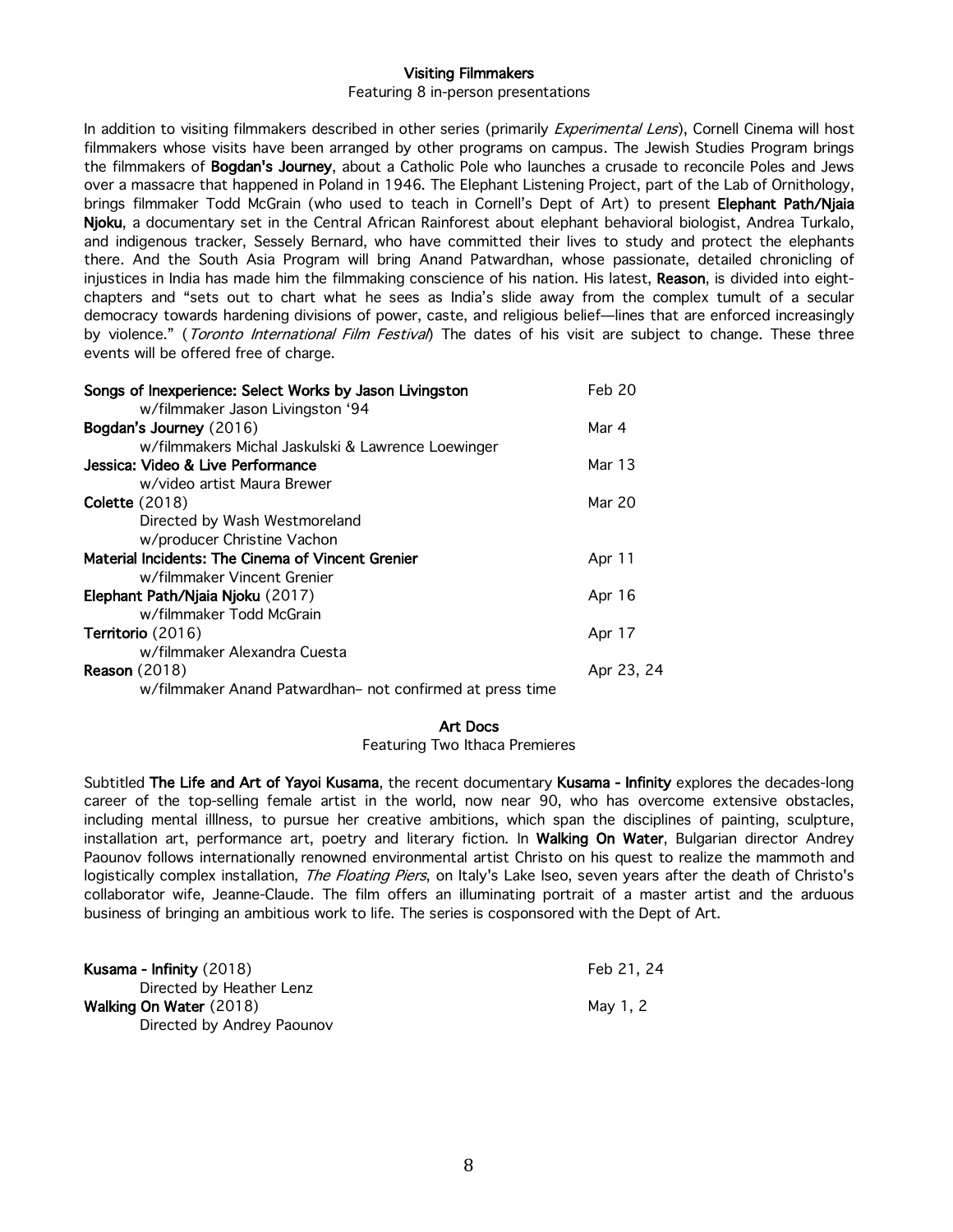# IthaKid Film Festival

Saturdays at 2pm

Featuring a digital restoration of Buster Keaton's Seven Chances with live accompaniment by Philip Carli

This semi-annual festival features high quality children's programs on Saturdays at 2pm in the beautiful Willard Straight Theatre, most offered for just \$5 adults/\$4 kids 12 & younger. (Seven Chances will be \$7 adults/\$5 kids 12 & under). Parents of budding scientists will want to bring their charges to Science Fair, a fun documentary that follows nine high school students from around the globe as they navigate rivalries and setbacks on their journey to compete at The International Science and Engineering Fair. Fans of Japanese animation—adults & children alike— will be delighted with two programs: Modest Heroes: Ponoc Short Films and Mirai, a sweet-natured gem about a young boy's jealousy of his newborn sister. Everyone will enjoy a special screening of a new restoration of Buster Keaton's hilarious silent comedy Seven Chances, about a shy bachelor who must marry immediately in order to gain a rich inheritance. The film will be accompanied by silent film pianist Philip Carli, whose fun and lively playing will perfectly compliment the shananigans. The series will conclude with the recent musical, Mary Poppins Returns. Age recommendations can be found on Cornell Cinema's website. Cosponsored with the Ithaca Youth Bureau.

| Science Fair (2018)                              | Feb 2     |
|--------------------------------------------------|-----------|
| Directed by Christina Costantini & Darren Foster |           |
| Ralph Breaks the Internet (2018)                 | Feb 9, 10 |
| Directed by Phil Johnston & Rich Moore           |           |
| Modest Heroes: Ponoc Short Films (2018)          | Feb 16    |
| Directed by Various                              |           |
| Seven Chances (1925)                             | Feb 23    |
| Directed by Buster Keaton                        |           |
| Live piano accompaniment by Philip Carli         |           |
| \$7 Adults/ \$5 Kids 12 & under                  |           |
| <b>Mirai</b> (2018)                              | Mar 2, 3  |
| Directed by Mamoru Hosoda                        |           |
| Mary Poppins Returns (2018)                      | Mar 9, 10 |
| Directed by Rob Marshall                         |           |

## Women/Film: Past/Present

Featuring an in-person presentation by Indie Producer Christine Vachon

As women continue to breakdown barriers in the film industry, Cornell Cinema offers an eclectic group of films and in person presentations that explore female pioneers who are finally getting their due, and new voices who are shaking things up in their respective fields. Chrissy Guest is an assistant professor at Ithaca College and her research centers on the career trajectories of women in the animation field. Her in-progress documentary Beyond Ink & Paint: The Women of Animation examines the studio culture surrounding women working in the animation industry beginning in 1970, and she'll present her recently completed segment The Women of Titmouse Animation, a contemporary animation studio. The field of cinematography has also been dominated by men, but Ithaca College graduate Ashley Connor is changing that with her innovative work that has garnered significant attention, including from the New Yorker's film critic, Richard Brody, who praised her work in Josephine Decker's Madeline's Madeline. Video and performance artist Maura Brewer's work examines how consumer culture, including mass media and fashion, constructs female subjects, and she'll deconstruct actress Jessica Chastain in the role women have traditionally played in Hollywood—in her live presentation. Groundbreaking indie producer Christine Vachon, who co-founded Killer Films in 1995, will be here to present one of her latest films, Colette. Vachon is an Independent Spirit Award-winning producer, who has been lauded for her career filmmaking with the Producer Award from the Gotham Independent Film Awards. She is perhaps best known for her long-standing collaboration with filmmaker Todd Haynes. She'll engage in conversation with Assoc Professor/Filmmaker Cathy Crane from Ithaca College, a cosponsor of the event. Stepping further back in time, the series includes the new documentary Be Natural: The Untold Story of Alice Guy-Blaché, about a woman who was at the forefront of filmmaking during its earliest days, and made over 1000 films. Guy-Blaché was one of the first to suggest that the new medium could be used to tell fictional narratives. The series concludes with the recent digital restoration of a neglected masterpiece of American independent cinema, Wanda, a hard-luck drama about a woman living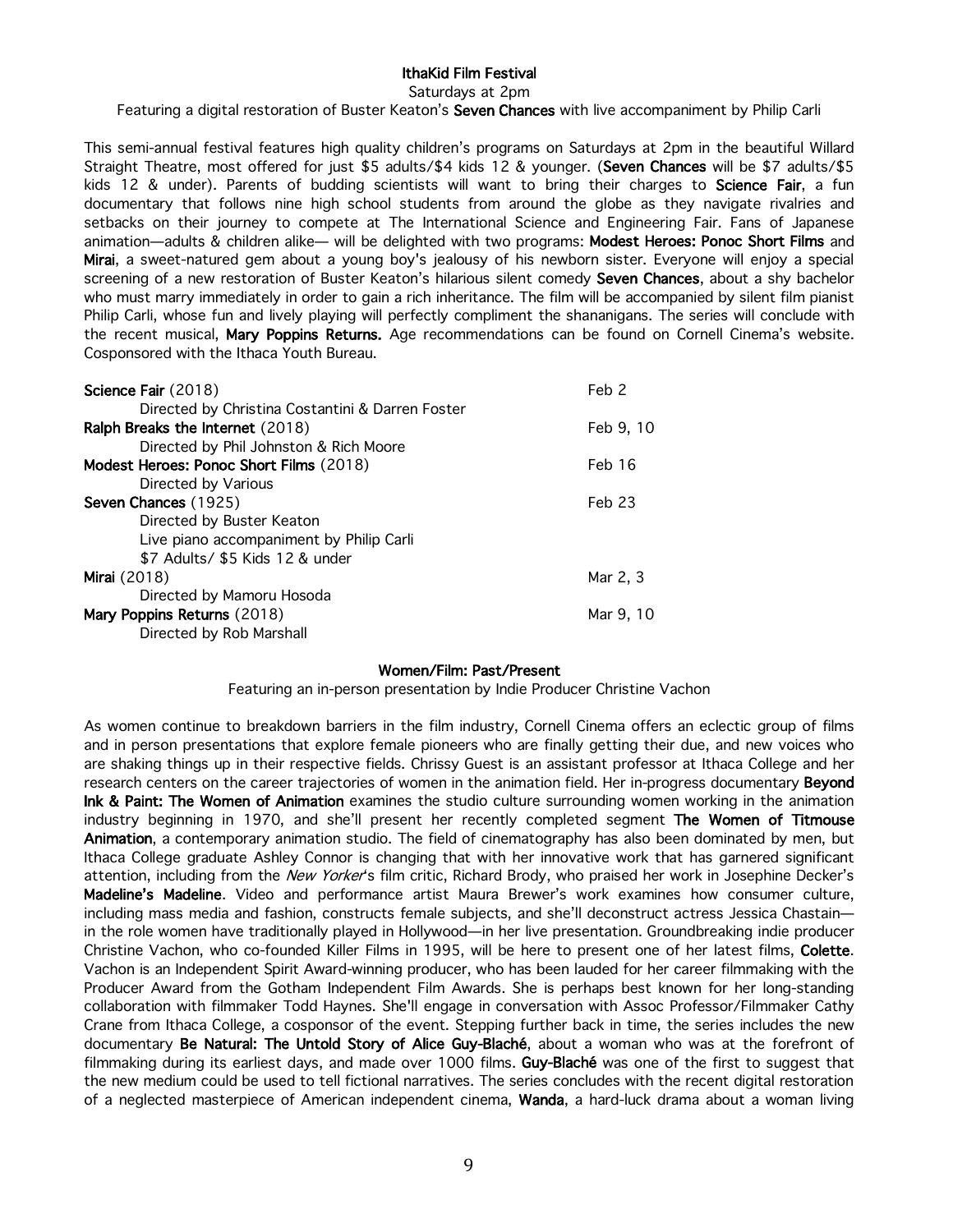amid the soot-choked Pennsylvania landscape. The sole feature film directed by and starring actress Barbara Loden has influenced countless filmmakers over the years.

| Love, Gilda $(2018)$                                    | <b>Jan 28</b> |
|---------------------------------------------------------|---------------|
| Directed by Lisa D'Apolito                              |               |
| Preceded by The Women of Titmouse Animation (2018)      |               |
| Filmmaker Chrissy Guest in person                       |               |
| Madeline's Madeline (2018)                              | Feb 5         |
| Directed by Josephine Decker                            |               |
| Cinematographer Ashley Connor in person                 |               |
| Be Natural: The Untold Story of Alice Guy-Blaché (2018) | Mar 6         |
| Directed by Pamela B. Green                             |               |
| Jessica: Video & Live Performance                       | Mar 13        |
| Video artist Maura Brewer in person                     |               |
| <b>Colette</b> (2018)                                   | Mar 20        |
| Directed by Wash Westmoreland                           |               |
| Producer Christine Vachon in person                     |               |
| <b>Wanda</b> (1970)                                     | Mar 27        |
| Directed by Barbara Loden                               |               |

## Middle Eastern Cinema

Featuring two Ithaca Premieres & faculty introductions

In conjunction with Associate Professor Deborah Starr's (Near Eastern Studies) course, "Middle Eastern Cinema," Cornell Cinema presents three contemporary films directed by women. In Between, by Maysaloun Hamoud, invites viewers into the lives of three independent Palestinian women who share an apartment in Tel Aviv and must navigate between tradition and modernity. The Israeli film Working Woman is a timely story of sexual harassment in the workplace, expertly told by long time feminist filmmaker Michal Aviad. And Nadine Labaki's social-realist and poignant Capernaum (Chaos) follows a young boy who struggles to survive in the slums and streets of Beirut and seeks to sue his parents for bringing him into the world. Winner of the Jury Prize at last year's Cannes Film Festival, Capernaum is Lebanon's submission for Best Foreign Language Film Oscar, and one of nine films shortlisted for the award. Professor Starr will introduce the first two films. Cosponsored with the Department of Near Eastern Studies & the Jewish Studies Program.

| In Between (Bar Bahar) (2016)                     | Feb 28     |
|---------------------------------------------------|------------|
| Directed by Maysaloun Hamoud                      |            |
| Intro by Deborah Starr (Near Eastern Studies, CU) |            |
| Working Woman (2018)                              | Mar 7, 10  |
| Directed by Michal Aviad                          |            |
| Intro by Deborah Starr (Near Eastern Studies, CU) |            |
| Capernaum (2018)                                  | Apr 25, 26 |
| Directed by Nadine Labaki                         |            |

#### 3D Showcase

A selection of films shown in digital 3D for 2D prices!

Cornell Cinema installed a new Dolby 3D projection system in 2017 (thanks to crowdfunding and a grant from the New York State Council on the Arts), and screened several excellent movies last year that allowed audiences to experience what a high-quality 3D system can do. That inaugural series barely scratched the surface of available titles, though, so Cornell Cinema returns with another short series of 3D films. Patrons will be wowed by the 3D presentation (that far surpasses what one finds at the multiplex), and won't have to pay one extra dime for the thrill; regular ticket prices will apply! The three films in this series show that 3D cinematography is still being employed to creative effect, and that its artistic applications are just beginning to be explored. The experimental quasi-documentary Prototype uses 3D to layer decades of technological history on top of a contemplation of the aftermath of the deadliest natural disaster in US history—the hurricane that hit Galveston, Texas in 1900—while Spider-Man: Into the Spider-Verse mixes various animation techniques for a unique 3D